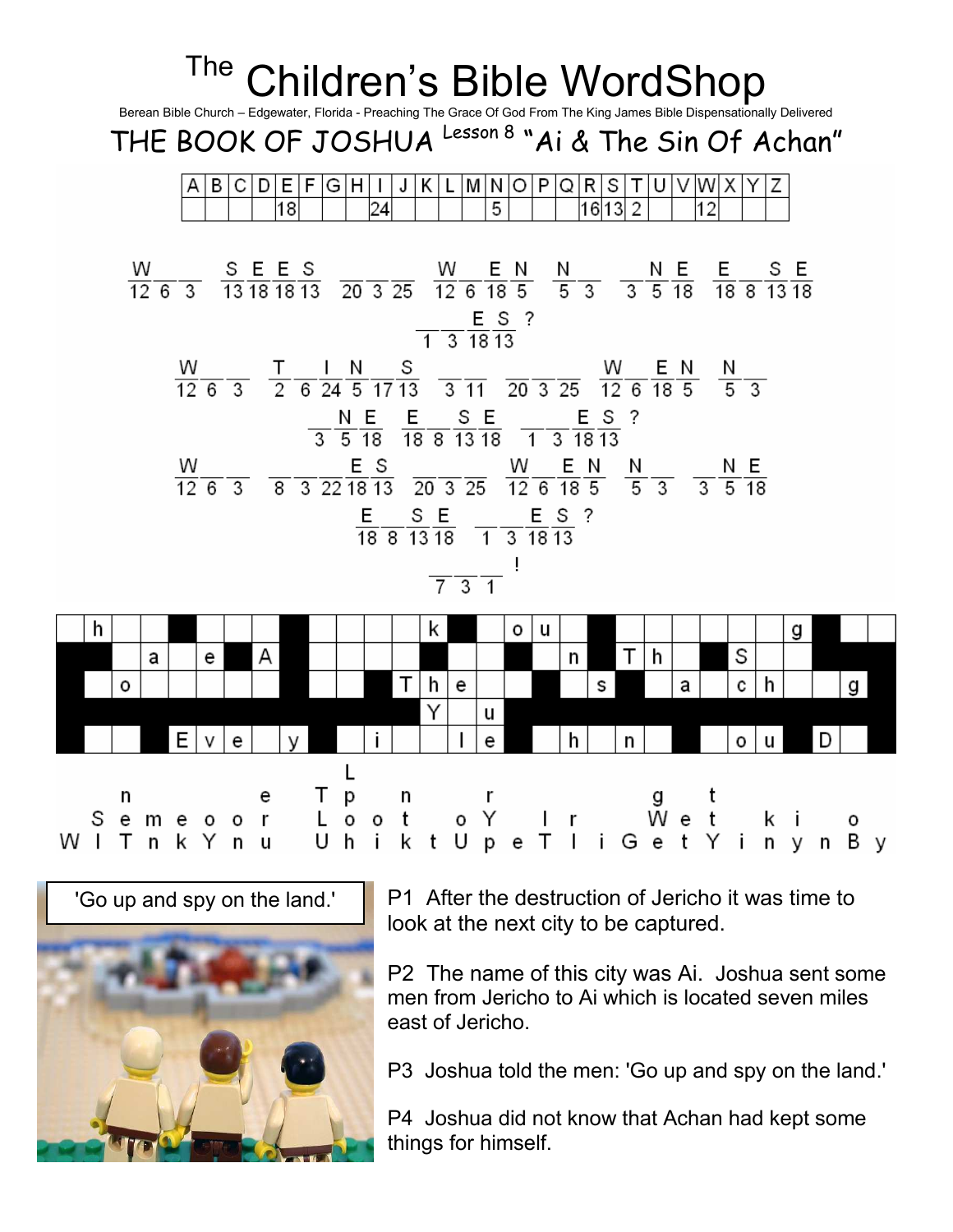P5 Remember God had told them not to take anything for themselves because he did not want them to become polluted with the wickedness of the people.

P6 What did Achan take?

P7 Josh 7:21 Tells us: A goodly Babylonish garment, two hundred shekels of silver, a wedge of gold of fifty shekels weight. Then he hid them in the earth in the middle of his tent.

P8 A shekel was about 2 pounds. Today  $^{2005}$ one ounce of gold is worth about \$850.



P9 In today's dollars that much gold would be worth \$5,440,000.

P10 The bible talks about the worth of your soul. Achan was not thinking about his soul when he took the stuff. He was only thinking about his flesh. And he probably did not think to look up and remember that God sees everything!



P11 When the spies returned from Ai the said:

(Read Cartoon)

P12 So Joshua took the spies advice. And...

P13 Josh 7:4



So there went up thither of the people about three thousand men: and they fled before the men of



P14 It was just awful. The little city of Ai had beaten the army of Israel!

P15 Josh 7:5 And the men of Ai smote of them about thirty and six men: for they chased them from before the gate even unto Shebarim, and smote them in the going down: wherefore the hearts of the people melted, and became as water.

P16 They were scared!!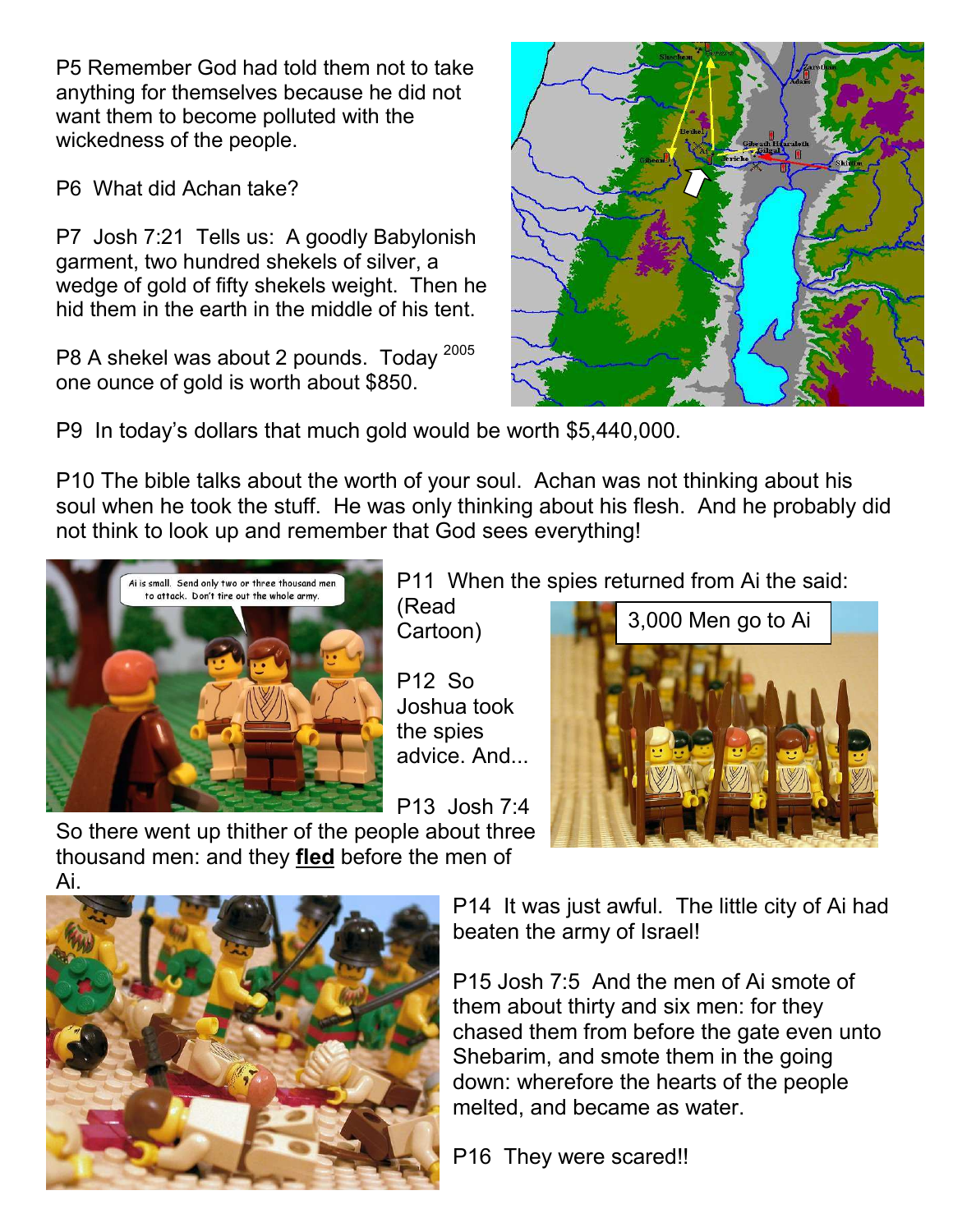P17 Joshua did not know what to think. God had told him he could not fail.

P18 And he would not fail as long as he followed God's instructions.

P19 So… someone must not have followed the instructions.

P20 And it is the same in your life. If you do not follow the instructions in God's word you are only hurting yourself.

P21 God loves us and gives us the directions we need to be his people. All we need do is follow those directions.

P22 Those directions are found today in the writings of Paul the apostle to the Gentiles in the books Romans through Philemon.

P23 Joshua fell on his face and asked God what had happened.

P24 Josh 7:10 And the LORD said unto Joshua, Get thee up; wherefore liest thou thus upon thy face?

P25 Josh 7:11 Israel hath sinned, and they have also transgressed my covenant which I commanded them: for they have even taken of the accursed thing, and have also stolen, and dissembled lied also, and they have put it even among their own stuff.



P26 Remember that with Israel God counted all the people as one person. Like a son



Gather The People Together In The Morning…

made up of many persons. When one person did wrong the whole body did wrong.

P27 God told Joshua to gather the people together in the morning and Joshua would find out who had made Israel to sin by choosing to go against the instructions of God.

P28 More Next Week…  $\odot$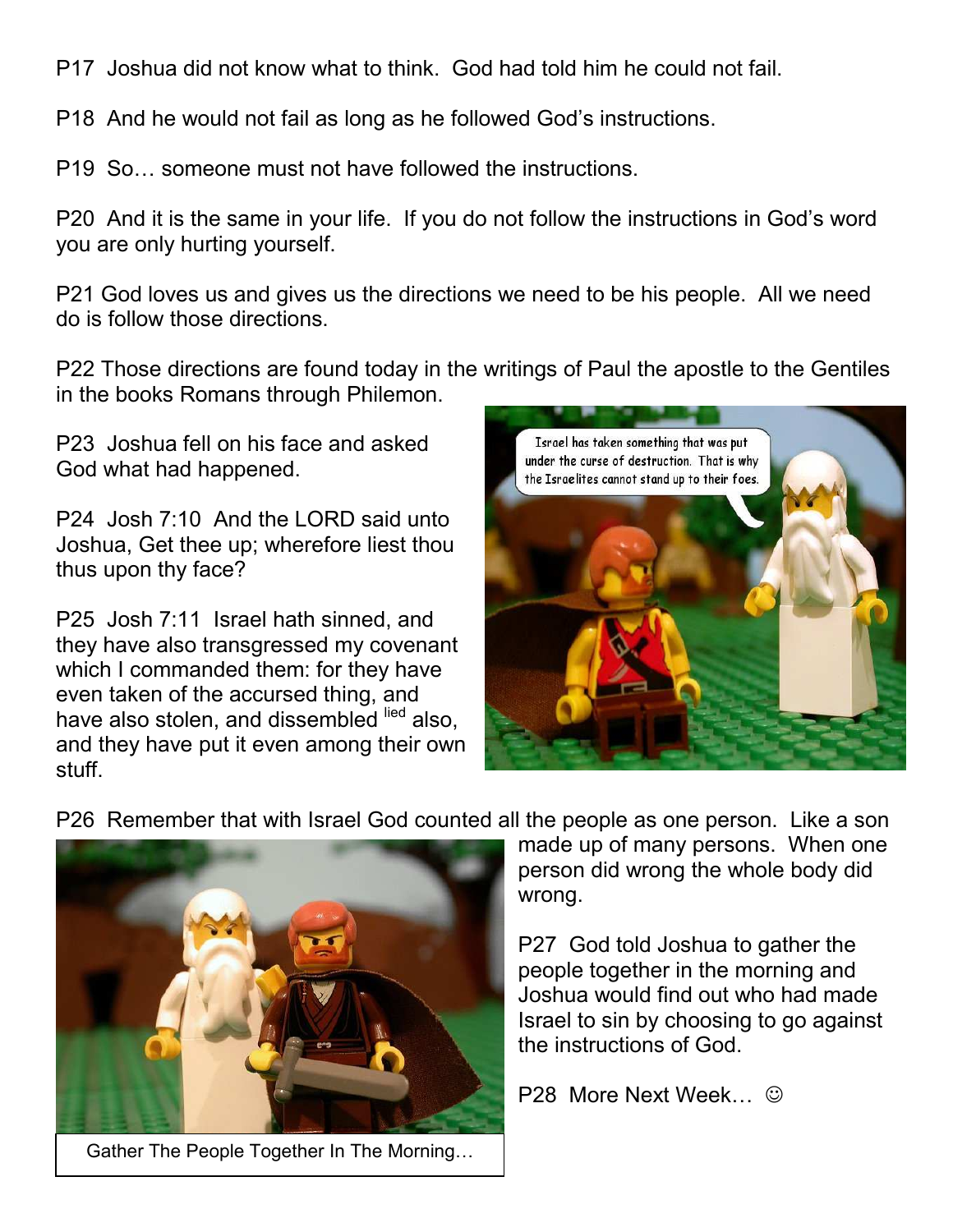## think >>Think >>>> THink >>>> THInk >>>> THINk >>>> "THINK"

- 1. What was the name of the next city to be captured? P2
- 2. How far was this city from Jericho? P2
- 3. What was it that Joshua did not know? P4
- 4. Why didn't God what Israel to take anything from the city? P5
- 5. What did Achan take? P7
- 6. How much would that gold be worth today?
- 7. How many pounds is a shekel?
- 8. What, do you think, Achan was NOT thinking about when he took the stuff?\
- 9. What happened when Israel attacked Ai? P13
- 10. How many Israelite soldiers were killed? P15
- 11. What lesson can you learn from Achan?
- 12. What, do you think, will happen to Achan?
- 13. What did you learn today?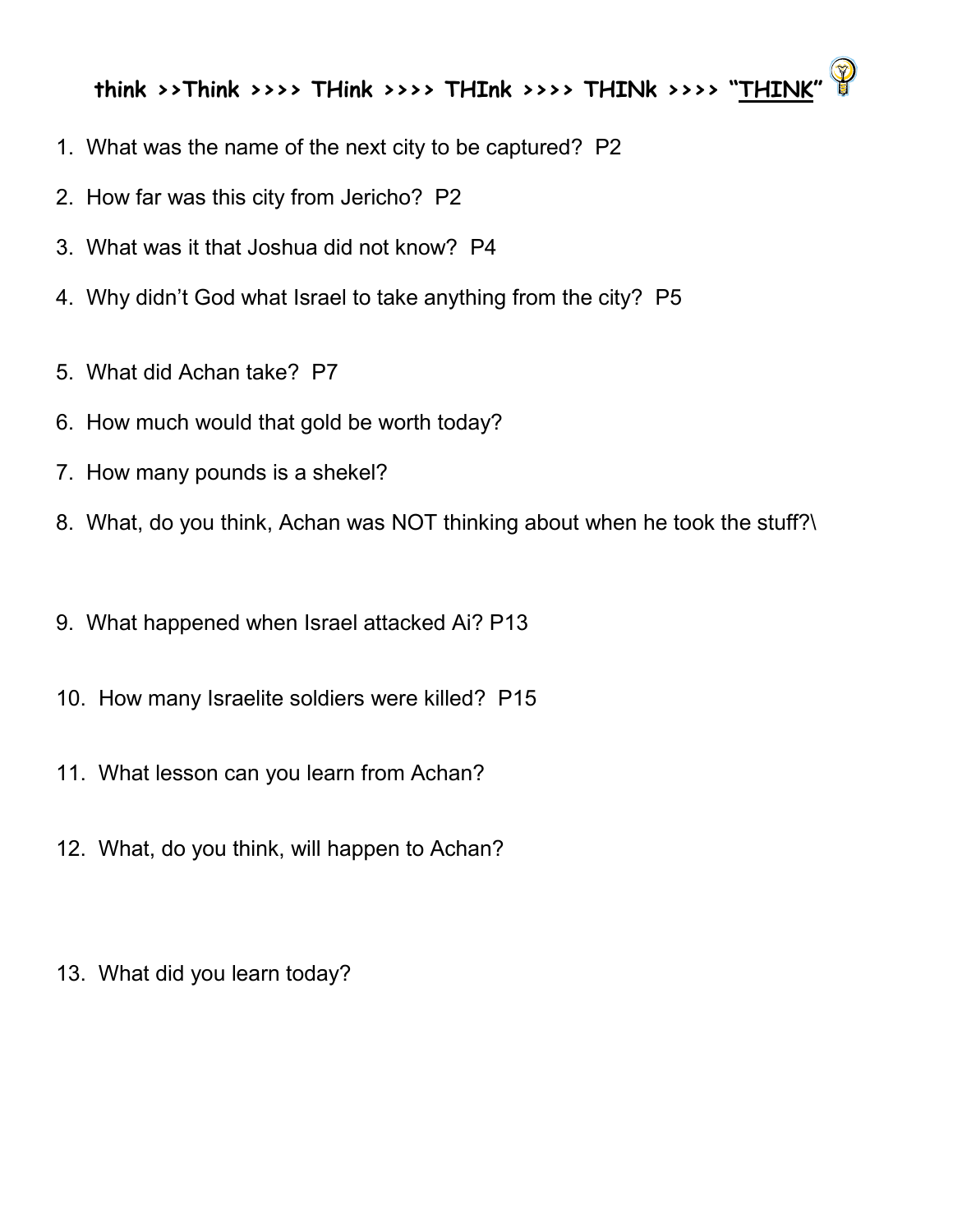

Achan Ai city destruction garment gold instructions Jericho Joshua polluted shekels silver sin spy tent wedge